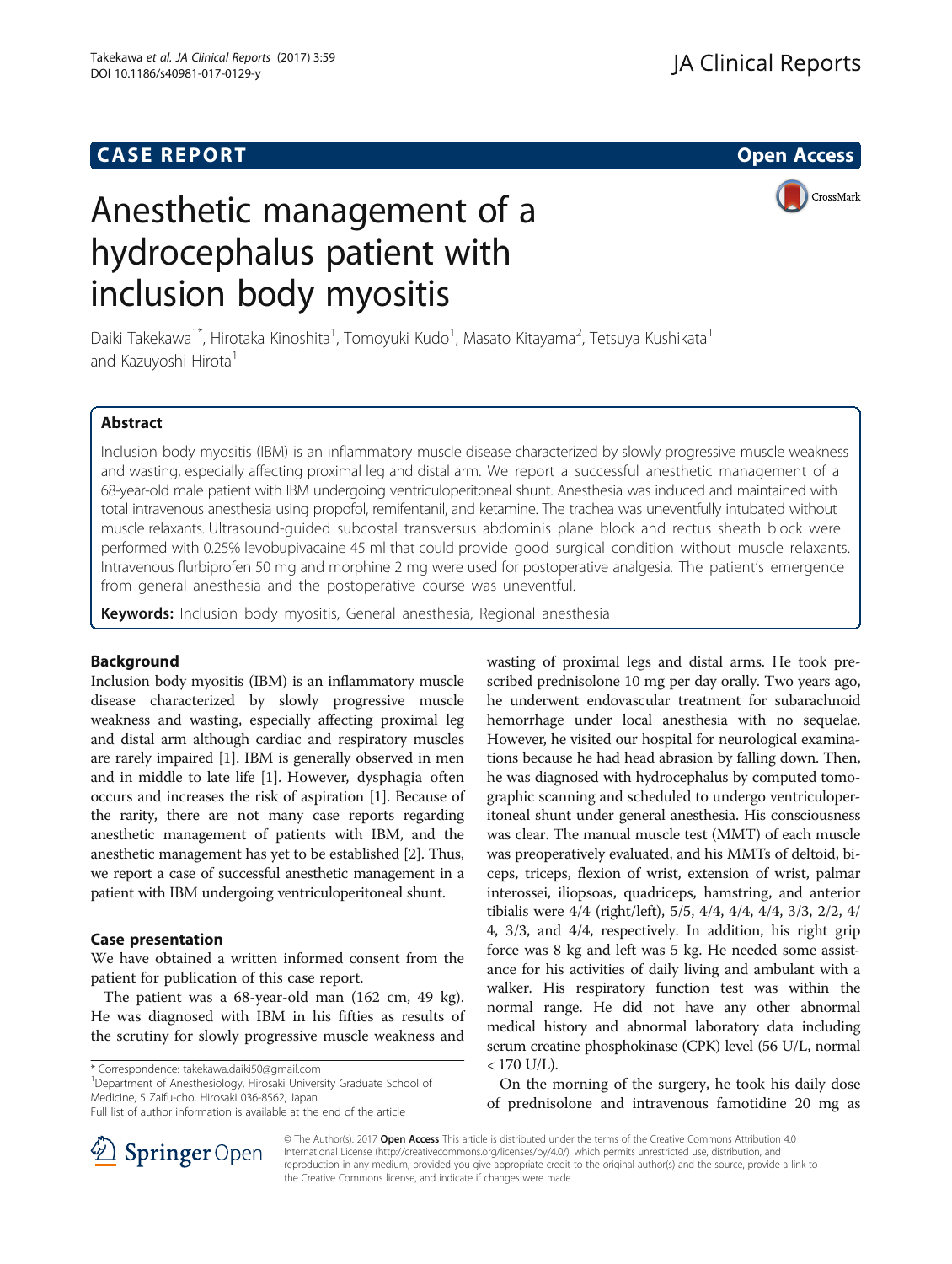anesthetic premedication. Anesthesia was induced by propofol 60 mg, ketamine 20 mg, and remifentanil 0.5  $\mu$ g/kg/min, and maintained with propofol 4 mg/kg/h and remifentanil 0.15–0.2 μg/kg/min. Tracheal intubation was uneventful without using muscle relaxants. After the induction, ultrasound-guided subcostal transversus abdominis plane (TAP) block and rectus sheath block (RSB) were performed with 45 ml of 0.25% levobupivacaine. Intravenous hydrocortisone 100 mg was administered as perioperative steroid replacement therapy. Flurbiprofen 50 mg and morphine 2 mg were also intravenously administered for postoperative analgesia. Good surgical condition was maintained by TAP and RSB without any muscle relaxants. The duration of surgery was 1 h 45 min. The patient was emergence from general anesthesia followed by tracheal extubation without any complications. Then, the patient moved to the intensive care unit, and his postoperative course was uneventful. In addition, his condition has not been deteriorated with an oral medication of 10 mg prednisolone after the discharge from our hospital.

# Discussion

Regarding general anesthesia for muscular dystrophies, total intravenous anesthesia (TIVA) has been reported to be safer than inhalational anesthesia because of the lower risk of inducing malignant hyperthermia and rhabdomyolysis [\[3\]](#page-2-0). However, it has not been elucidated which anesthetic method; inhalation anesthesia or TIVA may be safer for patients with inflammatory myopathies including IBM. The congenital factors of rhabdomyolysis have been reported to be metabolic causes with failure of energy production, structural causes with muscular dystrophies and myopathies, calcium pump disorder with RYR1 gene mutations, and inflammatory causes with myositis [[4](#page-2-0)]. Thus, we chose TIVA because IBM is categorized as an inflammatory myopathy. However, as Mortenson and colleagues [\[2](#page-2-0)] reported case series of anesthesia for IBM patients showing no adverse reactions with inhalational anesthesia, both anesthetic methods might be acceptable for IBM patients.

Patients with IBM often reveal progressive weakness and atrophy of oropharyngeal muscles and diaphragm to cause dysphagia and respiratory insufficient. Consequently, the risk of postoperative pulmonary complications including aspiration pneumonia could increase. Indeed, Nakano and colleagues reported postoperative aspiration of a patient with IBM [[5\]](#page-2-0). In this case, the patient was managed without muscle relaxation but developed aspiration pneumonia on the second postoperative day, which was successfully treated with antibiotics. Therefore, we gave preanesthetic famotidine to reduce gastric acidity and volume.

It has been reported that patients with some types of neuromuscular disorders are also markedly sensitive to muscle relaxants [\[6](#page-2-0)]. As the sensitivity of IBM patients to muscle relaxants has not been elucidated, we avoided to use muscle relaxant in the present case. However, Mortenson and colleagues reported [\[2](#page-2-0)] that muscle relaxant was safely used for 16 IBM patients including 8 patients revealing dysphagia, and the postoperative course was unremarkable in all patients except patients planning postoperative mechanical ventilation. Thus, muscle relaxants might safely be used for the IBM patients.

As described above, patients with neuromuscular diseases are often sensitive to muscle relaxants to cause postoperative respiratory complications such as respiratory depression and aspiration pneumonia. In addition, residual opioids may increase the postoperative respiratory complications. As regional anesthesia including peripheral nerve blocks can markedly reduce the doses of muscle relaxants and opioids, combination of general anesthesia and regional anesthesia may be suitable for patients with muscle diseases such as IBM. Epidural block may be another possible choice for combination. However, we chose peripheral nerve blocks to avoid the possibility of hypotension due to epidural block in this case.

## Conclusions

In summary, we [experienced](http://ejje.weblio.jp/content/experience) a successful anesthetic management for a patient with IBM under TIVA in combination of regional anesthesia without muscle relaxants. However, further data accumulation must be required to establish safe anesthetic management for patients with IBM.

#### Authors' contributions

DT collected the data and drafted the manuscript. HK, TK, MK, TK, and KH revised the manuscript. All authors read and approved the final manuscript for submission.

#### Consent for publication

Written informed consent was obtained from the patient for publication of this case report.

#### Competing interests

The authors declare that they have no competing interests.

## Publisher's Note

Springer Nature remains neutral with regard to jurisdictional claims in published maps and institutional affiliations.

#### Author details

<sup>1</sup>Department of Anesthesiology, Hirosaki University Graduate School of Medicine, 5 Zaifu-cho, Hirosaki 036-8562, Japan. <sup>2</sup> Division of Surgical Center, Hirosaki University Hospital, 53 Hon-cho, Hirosaki 036-8563, Japan.